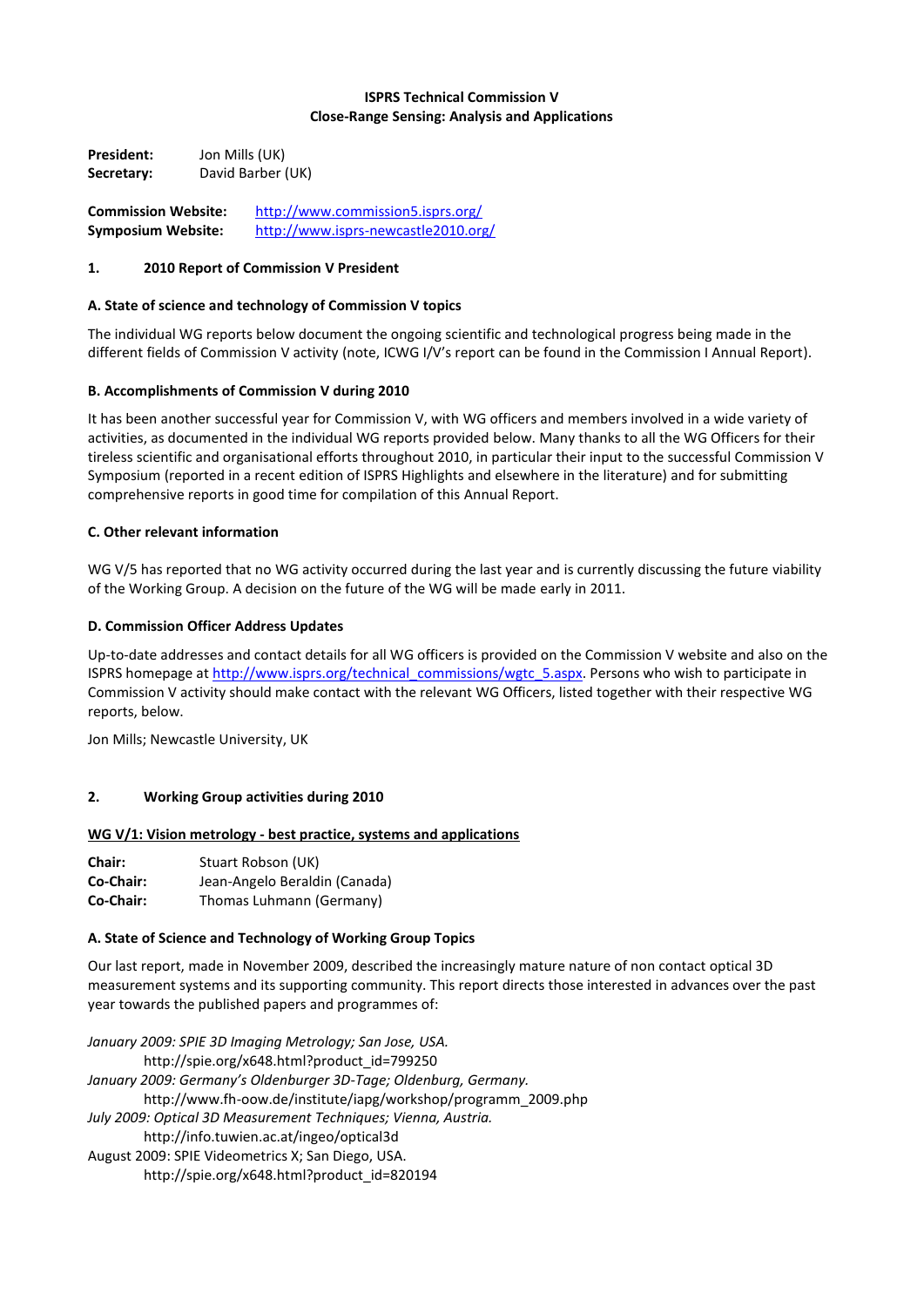# *July 2009: Coordinate Metrology Systems Conference, Louisville, Kentucky, US. http://*www.cmsc.org/agenda/index.php

November 2010: UK Large Volume Measurement Conference; Chester, UK. http://www.lvmc.org.uk/2010\_presentations.shtml

The terms of reference of the Working Group are proving well founded as we focus our efforts towards establishing and promoting best practice in the use of an increasingly flexible range of measurement technologies. These terms can be found on our website (http://www.commission5.isprs.org/wg1).

# **B. Accomplishments of Working Group during 2010**

There are many international meetings organised through both academic and commercial interests in this discipline. The working group seeks to actively support events through technical sessions, tutorials, presentations and paper reviewing. The following list detail events where the working group has made a contribution.

A major contribution of the Working Group for 2010 was to the ISPRS TC V Mid-Term Symposium, "Close range image measurement techniques" held in Newcastle upon Tyne, UK, from 22-24 June 2010. Stuart Robson and Angelo Beraldin contributed to very well attended pre-symposium workshops on laser scanning and close range photogrammetry. Angelo Beraldin gave one of the conference key-note presentations. We were able to support three oral presentation sessions at the Symposium and are extremely appreciative of the number of papers received to our working group for this event. Selected papers from the Symposium will be published in a future edition of the Photogrammetric Record.

**12th – 16thJuly 2010: Coordinate Metrology Systems Conference, Louisville, Kentucky, US.** This week long event is notable for its support from the US manufacturing industry, particularly Boeing. The programme from this year's event can be found at: www.cmsc.org/agenda/index.php. Included are papers on laser trackers, laser radar, comparisons with photogrammetry, fringe projection and 3D standards. Discussions are on-going for us to take a more active role in the next CMSC.

**31<sup>st</sup> August to-3<sup>rd</sup>September 2010: BMVC, Aberystwyth, Wales. The British Machine Vision Association Annual** Conference has strong overlap with the broad range of Commission III and V activities. This year there were several papers on bundle adjustment, calibration and real-time measurement capability that will be of interest to working group members. http://bmvc10.dcs.aber.ac.uk/

2<sup>nd</sup> - 3<sup>rd</sup>November 2010: UK Large Volume Measurement Conference, Chester, UK. LVMC is principally supported by Airbus with a sustained industry presence attracting some 200 attendees over two days. Stuart Robson made a presentation on the performance of a real-time web-camera photogrammetric system and contributed to a presentation on Airbus requirements for the non-contact measurement of wing surfaces. http://www.lvmc.org.uk

### **C. Working Group News**

We are presenting and disseminating 3D industrial artefact datasets collected with state of the art optical systems so that researchers can assimilate and understand current capabilities and limitations. If you are interested in these data, please contact Stuart Robson.

We are also involved in the following meetings in 2011:

**23rd – 27thJanuary 2011: SPIE 3D Imaging Metrology, San Francisco, CA, USA**. This event is convened by Angelo Beraldin and follows the success of its inaugural event held in January 2009. Co-organisers are Geraldine Cheok from NIST, Michael MacCarthy from NPL and Dr. lrichNeuschaefer-Rube from PTB. A key aim of the conference is to bring industry, national standards and academics together. A call for abstracts is out now with a deadline of 28<sup>th</sup> June 2010. See http://spie.org/ei114.

**2 nd -3 rdFebruary 2011: Germany's 10th Oldenburger 3D-Tage, Oldenburg, Germany.** This event, coordinated by Thomas Luhmann, continues to demonstrate the strength of our discipline in Germany - so much for economic downturn! The 2009 Oldenburg 3D Days attracted 212 participants including 33 practical users; 22 service providers; 48 system suppliers; 107 university; and 22 companies in the exhibition, we expect the 2011 event to be just as strong. The Programme for 2011 is on-line: http://www.fh-oow.de/institute/iapg/workshop/programm.php.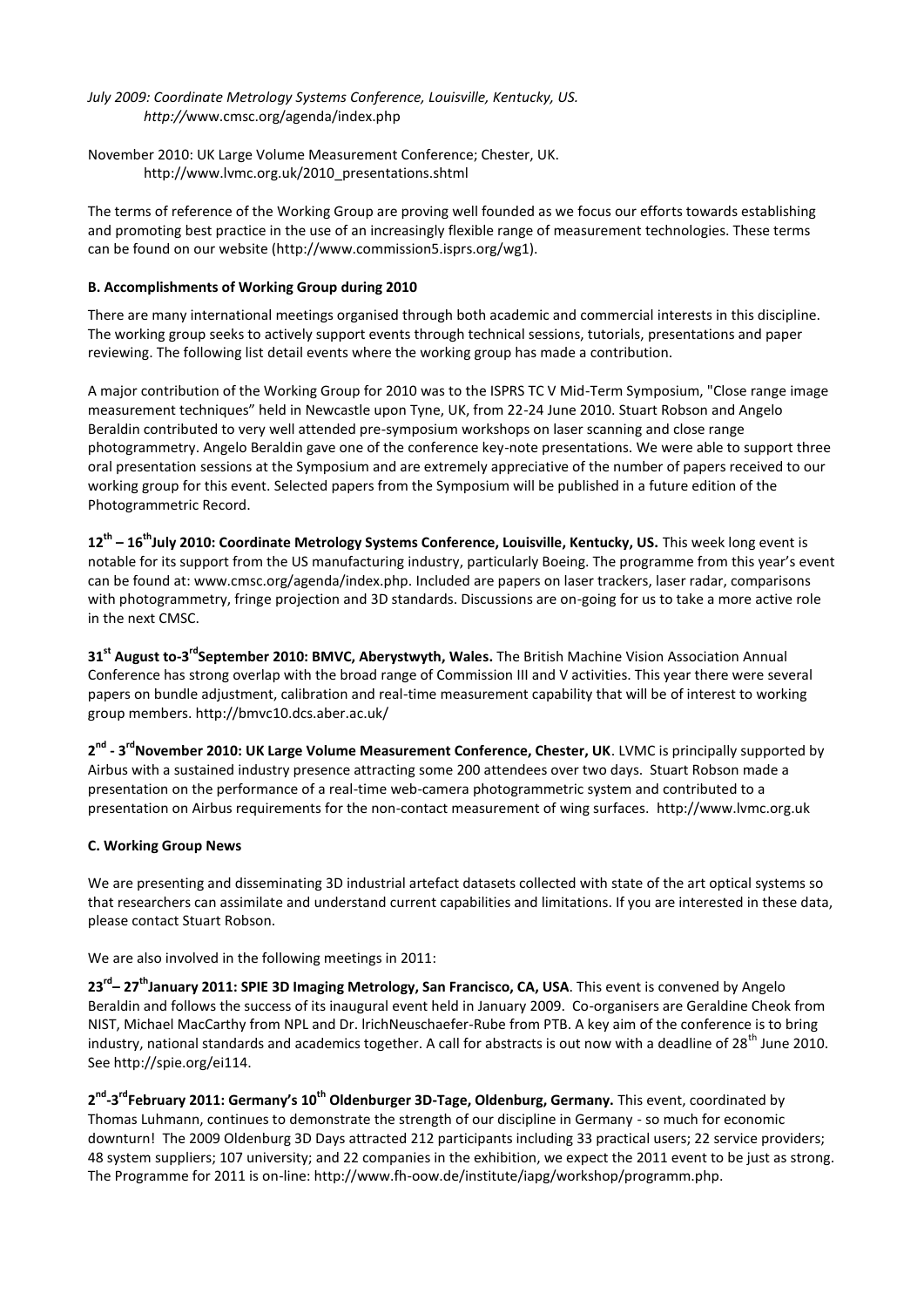### **WG V/2: Cultural heritage data acquisition and processing**

| Chair:    | Paul Bryan (UK)        |
|-----------|------------------------|
| Co-Chair: | Bharat Lohani (India)  |
| Co-Chair: | Fulvio Rinaudo (Italy) |

## **A. State of Science and Technology of Working Group Topics**

The large number of papers submitted to and presented within the WG V/2 sessions of this year's TCV symposium in Newcastle, ably demonstrated that cultural heritage remains one of the most prominent, visible and successful applications for close-range photogrammetric and laser scanning technologies. As well as the increasing use of individual technologies, such as digital imaging, GNSS and a variety of point-based measurement systems, more are being combined together into single, smaller-format devices. Alongside application on a variety of platforms, including Unmanned Aerial Vehicles (UAV's), they aim to provide more efficient, cost-effective tools for recording, analysing, monitoring and documenting any heritage object be it a landscape, building or artefact.

Alongside higher resolution imaging sensors and gigapixel devices, 3D still and video cameras (employing dual lenses to capture stereo-imagery) and multi-light imaging techniques, range cameras appear set to enter the cultural heritage domain. Although currently expensive and of limited size and resolution, the ability to capture 3D image data in real-time appears an obvious benefit to heritage users. However a need still remains for software that is capable of both manipulating and processing the millions of 3D points that such technologies can generate, and more importantly turn them into products that can be satisfactorily employed by the end-user. Here the incorporation of 'point-cloud' processing engines directly within 3D CAD packages such as AutoCAD and Microstation, both of which are widely used across the heritage sector, is an encouraging step forward alongside the emergence of open-source systems for processing and editing meshed data. However as cost remains **the** limiting factor for wider scale use of close-range sensing platforms and data across cultural heritage projects, more low-cost imaging and scanning platforms as well as open-source software approaches are to be encouraged.

## **B. Accomplishments of Working Group during 2010**

Continued emphasis has been placed on developing the working group website [\(www.commission5.isprs.org/wg2\)](http://www.commission5.isprs.org/wg2), promoting awareness of the working group through both existing and new members (currently standing at 60 from 24 different countries), and the organisation of and participation within related conferences:

- Gi4DM 2010 "Geomatics for Crisis Management co-organiser of conference on remote sensing and geoinformation for environmental emergencies
- ISPRS TCV Symposium, Newcastle, UK 22-24 June 2010 contribution of three oral and one poster session with thirty (30) submitted papers
- ISPRS Workshop on "Digital Preservation of Archaeological Heritage", Kanpur, 18-19 October 2010. Jointly organized by IIT Kanpur, ISPRS WG V-2 and University of Allahabad, the workshop attracted around 40 participants from India and neighbouring countries. It was structured on the line of presentations by experts so the participants could learn new technologies and their use for archaeological investigation, documentation and preservation. Currently, in India not many archaeologists are employing modern tools in their work and, therefore, this mode of workshop fitted well to the need of the country.

# **C. Working Group News**

Meetings planned for the coming year include:

- WGV/2 Conference, The Kings Manor, York, UK, 17-19 August 2011;
- Participation within XXIII International CIPA Symposium, Prague, Czech Republic, 12-16 September 2011;
- ISPRS Congress 2012 Congress, Melbourne, Australia, 25 August 1 September, both working group and themed CIPA/Australia ICOMOS sessions.

### **WG V/3: Terrestrial laser scanning and 3D imaging**

| Chair:     | Derek Lichti (Canada)       |
|------------|-----------------------------|
| Co-Chair:  | Hans-Gerd Maas (Germany)    |
| Co-Chair:  | Marco Scaioni (Italy)       |
| Secretary: | Pedro Arias-Sánchez (Spain) |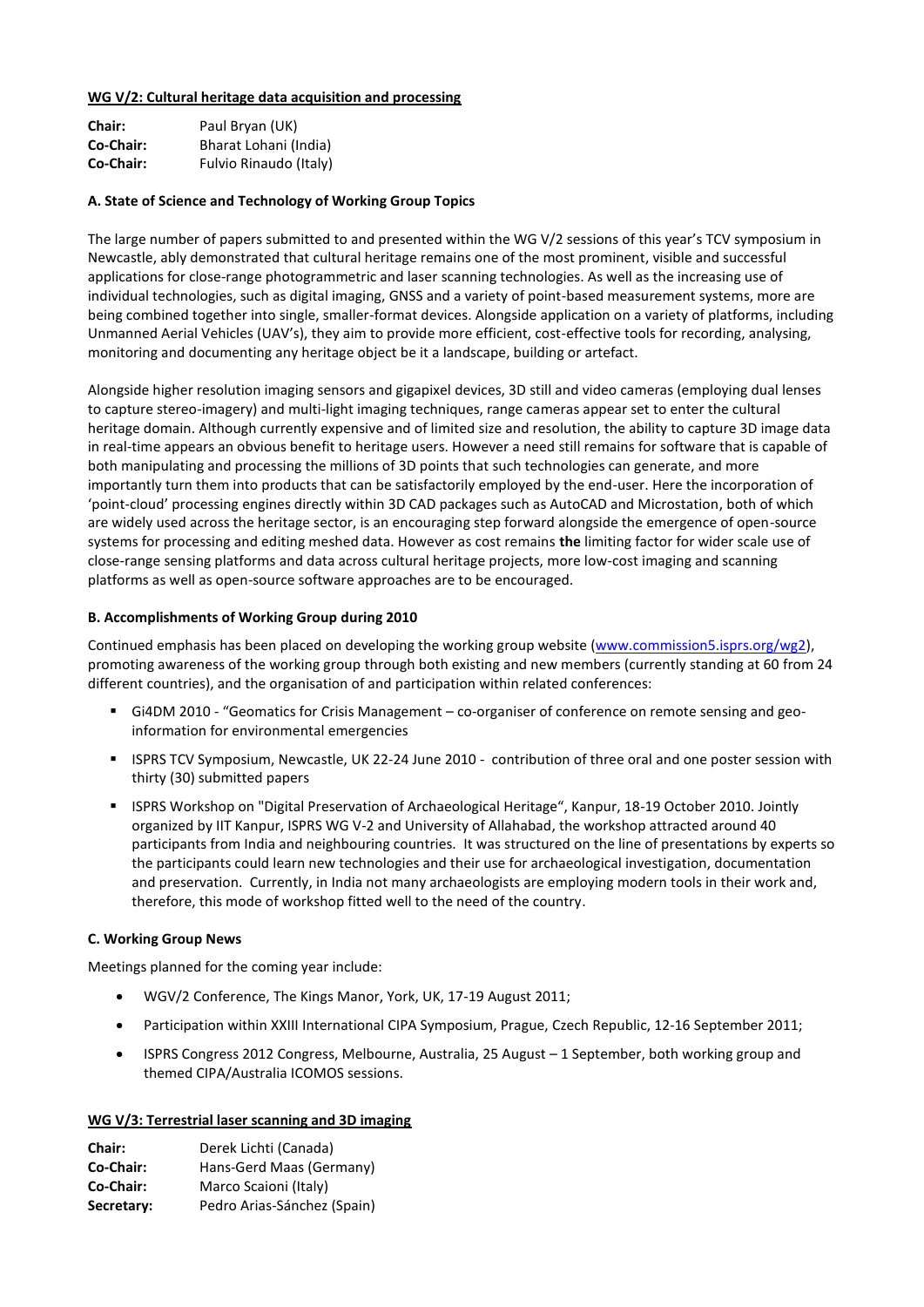### **A. State of Science and Technology of Working Group Topics**

The past year has seen continued strong research activity in terrestrial laser scanning. Much of this has focused on applications such as forestry, structural monitoring, earth surface processes and indoor mapping. Recent activities in range cameras have focused on the modelling of the internal scattering phenomenon as well as sensor calibration.

## **B. Accomplishments of Working Group during 2010**

## *Membership:*

Excluding the executive (Chair, etc.) there are 48 working group members.

## *Conferences and Workshops:*

The working group officers have been involved in many capacities (scientific committee member; session chair; keynote address) for several international conferences.

The next big event for the working group is the ISPRS Laser Scanning 2011 workshop to be held in Calgary, Canada. August 2011. Planning is well underway. The Scientific Committee has been assembled and the first Call for Papers was released in September 2010.

### *On-line Database:*

The website for the on-line terrestrial laser scanning bibliography funded under the ISPRS Science Initiatives program was launched May 2010. The database contains 315 entries and the website features search capabilities.

### *Tutorial:*

The Chair delivered two sessions (Optical active sensors – TOF & Phase-Shift Long-Range Sensors; Mobile Mapping Technologies) at the Commission V Symposium Tutorial Close-range Sensors and Technologies in June 2010.

### **C. Working Group News**

Plans for the next reporting year include:

- Guest Co-Editor for a Special Issue of the Photogrammetric Record of selected papers from the ISPRS Commission V Symposium.
- Guest Editor for a Special Issue of Remote Sensing on terrestrial laser scanning.
- The 2011 Laser Scanning Workshop. The deadline for full paper submissions for double-blind review will be 1 April 2010.
- Entries will be continually added to the on-line database.

### **WG V/4: Image-based and range-based 3D modelling**

| <b>Chair:</b> | Fabio Remondino (Italy / Switzerland) |
|---------------|---------------------------------------|
| Co-Chair:     | Jan Boehm (UK)                        |
| Co-Chair:     | Qing Zhu (China)                      |

### **A. State of Science and Technology of Working Group Topics**

3D modelling from image or range data is an increasing topic of interest in many research and applications fields. Procedural modelling is also gaining great success and the results are quite impressive, although generally artificial and not metric. The data and multi-sensor integration methodology is also receiving great attention as demonstrated by many recent scientific publications and it is the optimal surveying method, in particular for large and complex sites. Range-based approaches are still facing the problems of large data sets, software capabilities, automation in data editing and segmentation. Image-based approaches are instead still facing problems in dense image matching of large sites and automated orientation of complex image sequences. This implies that there is still a great amount of work to be done in the image- and range-based 3D modelling domain.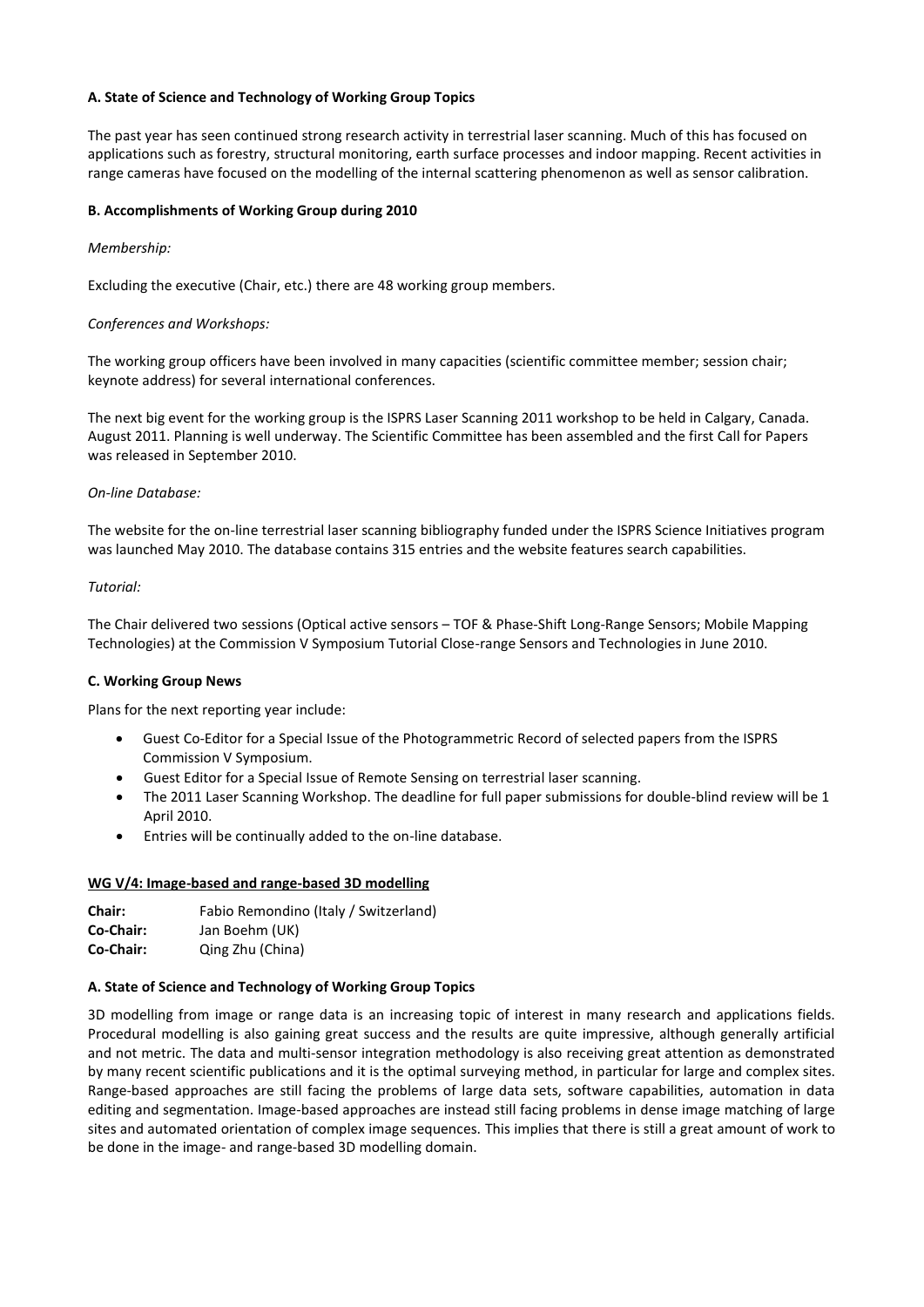#### **B. Accomplishments of Working Group during 2010**

The WG has organized or participated in the organization of:

- Int. Summer School 3D Modeling in Archaeology and Cultural Heritage 2010, Durham University, UK 17-20 June 2010;
- Tutorial "Heritage 3D" , 21 June 2010, Newcastle upon Tyne, UK;
- Tutorial "Close-range Sensors & Technologies", 21 June 2010, Newcastle upon Tyne, UK.

#### **C. Working Group News**

Forthcoming Events:

- Workshop 3D-ARCH 2011, 2-5 March 2011, Trento, Italy;
- SPIE Videometrics XI, 22-26 May 2011, Munich, Germany;
- Joint Workshop on 3D City Modelling & Applications, 26-27th June 2011 Wuhan University , P.R. China.

#### Journal issue:

 Theme Issue "Terrestrial 3D modelling" on the ISPRS Journal of Photogrammetry and Remote Sensing, submission deadline: April  $5<sup>th</sup>$ , 2011.

#### W**G V/5: Image sensor technology**

| Chair:     | Ralf Reulke (Germany)    |
|------------|--------------------------|
| Co-Chair:  | Michael Chapman (Canada) |
| Co-Chair:  | Martin Smith (UK)        |
| Secretary: | Andres Luber (Germany)   |

#### **A. State of Science and Technology of Working Group Topics**

Not reported.

### **B. Accomplishments of Working Group during 2010**

Not reported.

#### **C. Working Group News**

WG V/5 has reported that no WG activity occurred during the last year and is currently discussing the future viability of the Working Group. A decision on the future of the WG will be made early in 2011.

#### **WG V/6: Close range morphological measurement for the earth sciences**

| <b>Chair:</b> | Jim Chandler (UK)             |
|---------------|-------------------------------|
| Co-Chair:     | Simon Buckley (Norway)        |
| Co-Chair:     | Dirk Rieke-Zapp (Switzerland) |
| Secretary:    | Rene Wackrow (UK)             |

#### **A. State of Science and Technology of Working Group Topics**

Not reported.

#### **B. Accomplishments of Working Group during 2010**

Working group V6 has continued to grow, now with 91 members. A significant change in management personnel occurred in January, with the replacement of Dr Greg Hancock by Dr Dirk Rieke-Zapp as a Working Group Co-Chair. The website http://isprsv6.lboro.ac.uk/ has been regularly updated throughout the year and continues to receive 10- 15 hits per day.

The working group managed two technical sessions in 2010. Dirk Rieke-Zapp (co-chair) coordinated a session at the European Geomorphological Union in Vienna in early May, entitled "High Definition Topography- Data Acquisition and Analysis" (http://meetingorganizer.copernicus.org/EGU2010/session/3047/GM2%2C1). Simon Buckley (co-chair)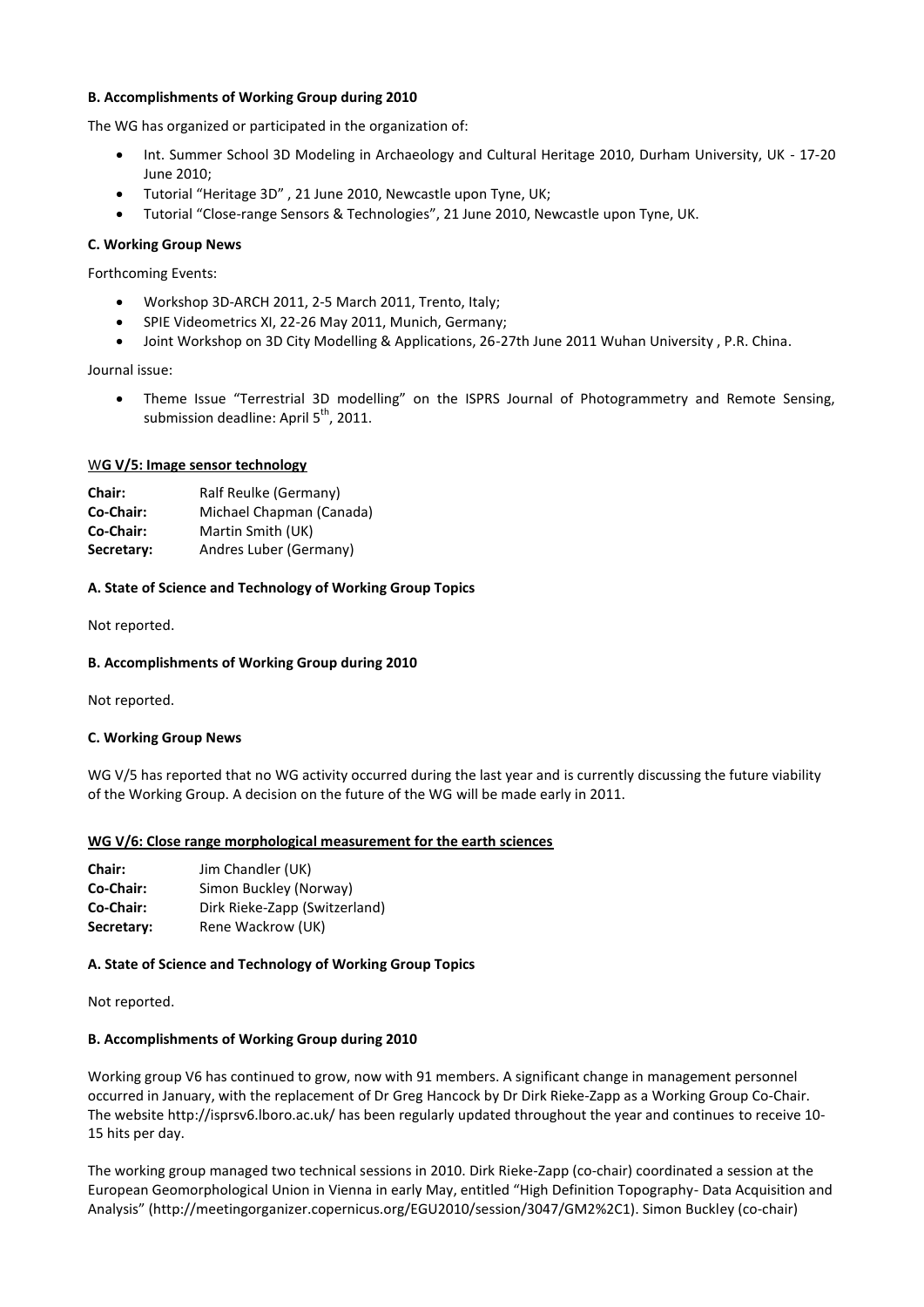organised the working group V6 session for the Midterm Symposium, held in Newcastle, UK in June. Both sessions were well attended with high-quality presentations.

Other notable outputs during the year include the Special Issue of the Photogrammetric Record (http://onlinelibrary.wiley.com/doi/10.1111/phor.2010.25.issue-131/issuetoc), which consisted entirely of papers by members of the working group V6, using material presented at the V6 session at RSPSoc 2009. In addition, the second draft of our "tips" document was produced (http://isprsv6.lboro.ac.uk/tips.html). It was particularly pleasing that we received inputs from two recently joined members working in the commercial arena, one based in Canada the second in Australia.

## **C. Working Group News**

Plans for 2011 include a second session at the European Geophysical Union in Vienna in early April, coordinated by Dirk Rieke-Zapp. In addition, Jim Chandler is coordinating a session at the Association of American Geographers (http://www.aag.org/cs/annualmeeting) annual conference to be held in Seattle, also in April. The 5 session presentations have already been identified with contributions mainly from non-ISPRS aware presenters. Finally, the working group is considering organising a summer school to be held in late August in Switzerland.

### **ICWG V/I: Land-based mobile mapping systems**

| <b>Chair:</b> | Jonathan Li (Canada)                     |
|---------------|------------------------------------------|
| Co-Chair:     | Qingquan Li (China)                      |
| Co-Chair:     | Antonio Maria Garcia Tommaselli (Brazil) |
| Secretary:    | João Fernando Custódio da Silva (Brazil) |

### **A. State of Science and Technology of Working Group Topics**

In 2010, the ICWG V/I officers have been very actively involved in organizing or attending of ISPRS TC-I midterm symposium held in June 2010, Calgary, Canada and the ISPRS Workshop on Terrestrial Lidar: From Static to Mobile, held in October 2010, Zhengzhou, China, as well as the upcoming events in 2011, including the Joint International Symposium on Lidar and Radar Mapping in Nanjing, China, May 2011, 7th International Symposium on Mobile Mapping Technology (MMT'2011) in Croskow, Poland, June 2011 and ISPRS Workshop on Laser Scanning 2011 in Calgary, Canada, August 2011. All these events attempt providing forums for presenting the latest developments in land-based mobile lidar systems, including sensor modelling and calibration techniques, point cloud pre-processing techniques (hole filling and point cleaning, denoising), point cloud processing and geometric feature extraction towards 3D object reconstruction techniques; promoting R&D activities in the use of land-based mobile mapping systems with innovative integration of multiple, off-the-shelf sensors for rapid 3D object and surface reconstruction; and demonstrating innovative applications of land-based mobile lidar mapping systems in transportation, urban mapping, location-based services, and emergency and disaster management sectors. The experiences obtained in 2009 and 2010 have proved that the ICWG V/I terms of reference are well founded as we focus our efforts towards establishing and promoting best practice in the use of a rapidly growing mobile lidar mapping technology. These terms can be found on our website (http://www.commission5.isprs.org/icwg1\_5/).

### **B. Accomplishments of Working Group during 2010**

### *Website:*

The ICWG V/I website, managed by Jonathan Li (Chair), is available and updated at http://www.commission5.isprs.org/icwg1\_5/

### *Conferences:*

 ICWG V/I co-organized the ISPRS International Workshop on Terrestrial Lidar: From Static to Mobile, jointly with WG I/3 and V/3, in Zhengzhou, China, 15-18 October 2010. Jonathan Li (Chair) served as Chair of the Scientific Committee and the Co-chair f the workshop. Qingquan Li, Antonio Tommaselli, and João Fernando Silva (ICWG Officers) and several ICWG members served as members. Almost all the lidar vendors setup their booth during the workshop. There were more than 40 (8 from overseas) attendants and almost 30 full papers were published in the Symposium Proceedings (DVD). Jonathan Li has been working on a proposal for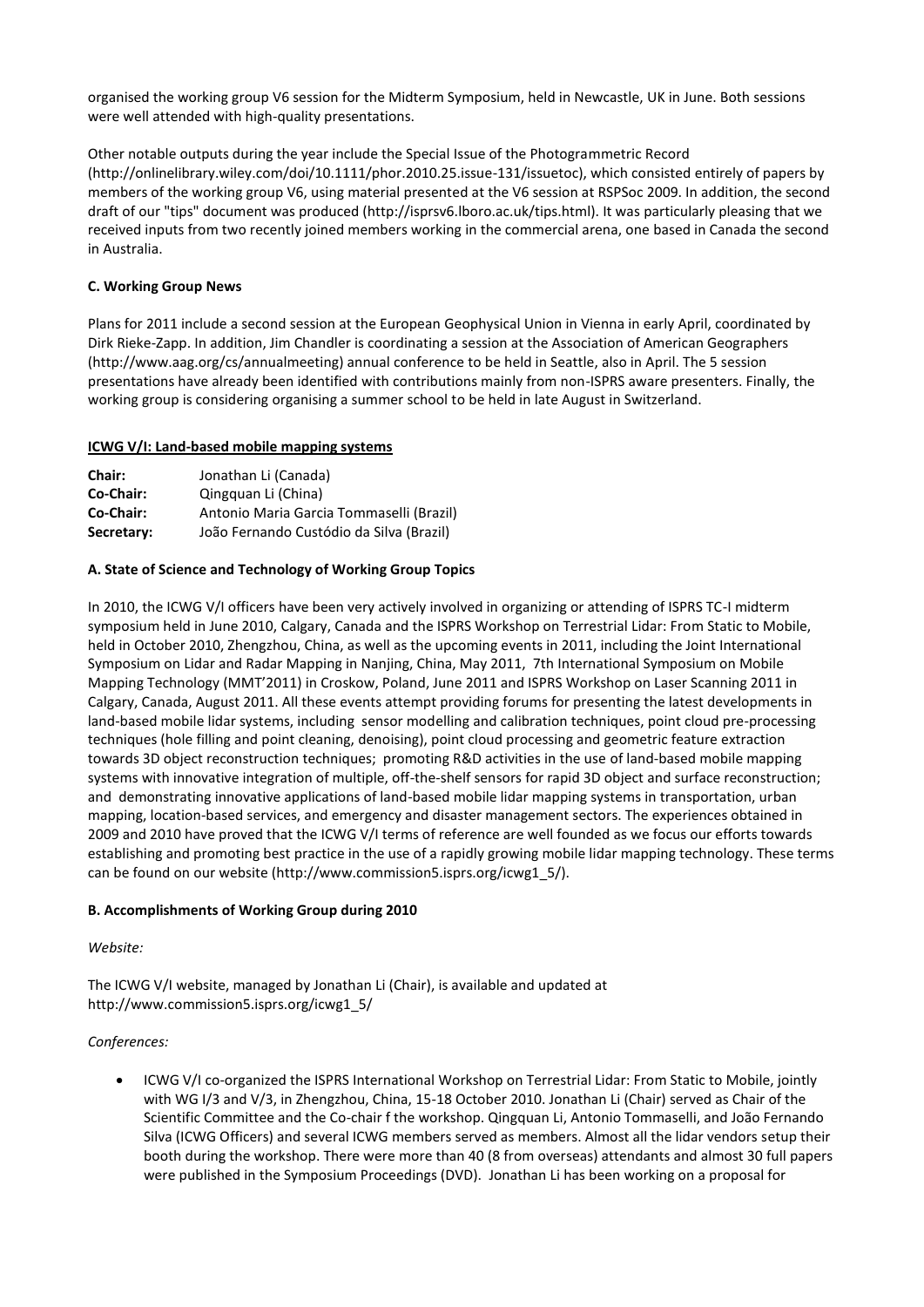publishing the selected papers in a theme issue of PE&RS. The next series event in under planning and will be held in South Africa in 2012.

 All ICWG V/I officers served on SC of both the ISPRS TC I and V mid-term symposia to help reviewing submissions. In addition, Jonathan Li, Qingquan Li and Antonio Tommaselli attended the ISPRS TC I mid-term symposium held in Calgary, Canada, June 2010 to present their own research papers and chaired sessions.

# *Publications:*

- The selection of 19 papers submitted to EOGC2009 have been peer reviewed and finally published by Springer in 2010 in a refereed book entitled Advances in Earth Observation of Global Changes. Jonathan Li serves as a co-editor (with Emilio Chuvieco and Xiaojun Yang), ISBN 978-90-481-9084-3, 283pp.
- A special Issue of The IEEE Journal of Selected Topics in Applied Earth Observations and Remote Sensing (JSTARS) (IEEE: SCI/EI), entitled "Earth Observations and Remote Sensing for Environmental Management and Hazard Mitigation" including 10-12 peer reviewed papers from submissions to EOGC2009 will be published by the end of 2010. Jonathan Li serves as co-editor (with Xiaojun Yang).
- A theme issue featured Geospatial Technologies for Disaster Management, has published by International Journal of Applied Earth Observation and Geoinformation (Elsevier: SCI), 2010, Vol. 12, No. 6. Jonathan Li served as the Guest Co-Editor (with Rifaat Abdalla).

# **C. Working Group News**

## *Upcoming events in 2011:*

- 1) ICWG V/I will co-organize the International Workshop on Multi-platform/Multi-sensor Remote Sensing & Mapping[, http://www.mpmsrsm2011.org/,](http://www.mpmsrsm2011.org/) jointly with WG I/3, 10-12 January 2011, Xiamen, China. Qingquan Li serves as Co-Chair of SC, Jonathan Li serves as Co-Chair of LoC, Antonio Tommaselli, João Fernando Silva and several ICWG V/I members serve on SC. They have helped reviewing submissions.
- 2) ICWG V/I will be involved in co-organizing the International Conference on Sensors and Models in Photogrammetry and Remote Sensing (SMPR 2011)[, http://www.smpr2011.com/,](http://www.smpr2011.com/) jointly with WG I/4, May 18-19, 2011, Tehran, Iran. Jonathan Li and several ICWG V/I members serve on SC.
- 3) ICWG V/I will be involved in co-organizing the 3<sup>rd</sup> International Conference on Earth Observation of Global Changes (EOGC2011), [http://www.eogc2011.tum.de/,](http://www.eogc2011.tum.de/) jointly with WG III/5, ICA, IAG, ISDE, 13-15 April 2011, Munich, Germany. Jonathan Li serves as Co-Chair of SC, Antonio Tommaselli serves on SC. They have helped reviewing the extended abstracts.
- 4) ICWG V/I will co-organize the joint ICA/ISPRS/FIG International Symposium on LIDAR and Radar Mapping: Technologies and Applications (LIDAR & RADAR 2011), [http://www.lidar2011.org/,](http://www.lidar2011.org/) jointly with ICA, FIG, IAG, and SPIE, 26-29 May 2011, Nanjing, China. Jonathan Li serves as Chair of SC and Editor-in-chief for a SPIE Volume, featuring Advances in LIDAR and Radar Mapping: Technologies and Applications, which will include 80 selected refereed papers. Qingquan Li, Antonio Tommaselli and several ICWG V/I members serve on SC.
- 5) ICWG V/I will be involved in co-organizing the 7th International Symposium on Mobile Mapping Technology (MMT'11), [http://www.mmtcracow2011.pl/,](http://www.mmtcracow2011.pl/) jointly with other ISPRS WGs, FIG, IAG, ION, etc., Crakow, Poland, 13-16 June 2011. Jonathan Li, Qingquan Li, Antonio Tomaselli, João Fernando Silva and several ICWG V/I members serve on SC.
- 6) ICWG V/I will be involved in co-organizing the ISPRS Workshop on Laser Scanning 2011, jointly with WG V/3, I/3, and other WGs of ISPRS, [http://www.ucalgary.ca/laserscanning2011/,](http://www.ucalgary.ca/laserscanning2011/) 29-31 August 2011, Calgary, Canada. Jonathan Li serves on SC.

In addition, ICWG V/I offers are also serving on SC of the following conferences:

- Jonathan Li and Qingquan Li: Joint ISPRS Workshop on 3D City Modelling & Applications and the 6th 3D GeoInfo[, http://www.lmars.whu.edu.cn/3DCMA2011/,](http://www.lmars.whu.edu.cn/3DCMA2011/) 26-28 June 2011, Wuhan, China.
- Jonathan Li: ICA International Scientific Committee, 25th International Cartographic Conference (ICC 2011), [www.icc2011.fr/,](http://www.icc2011.fr/) Paris, France, 3-8 July 2011.
- Jonathan Li: Technical Program Committee, 1st AfricaGEO Conference, [http://www.africageo.org/,](http://www.africageo.org/) Cape Town, South Africa, 31 May to 2 June 2011.
- Jonathan Li: Scientific Advisory Board, 5th International Symposium on Advances in Science and Technology (5thSASTech), [http://www.5thsastech.khi.ac.ir/,](http://www.5thsastech.khi.ac.ir/) Mashhad, Iran, 12-18 May 2011.

# *Planned Events for 2012:*

1) ICWG V/I will co-organize the 2<sup>nd</sup> ISPRS International Workshop on Terrestrial Lidar: From Static to Mobile, Cape Town (TBA), May 2012 (TBD).